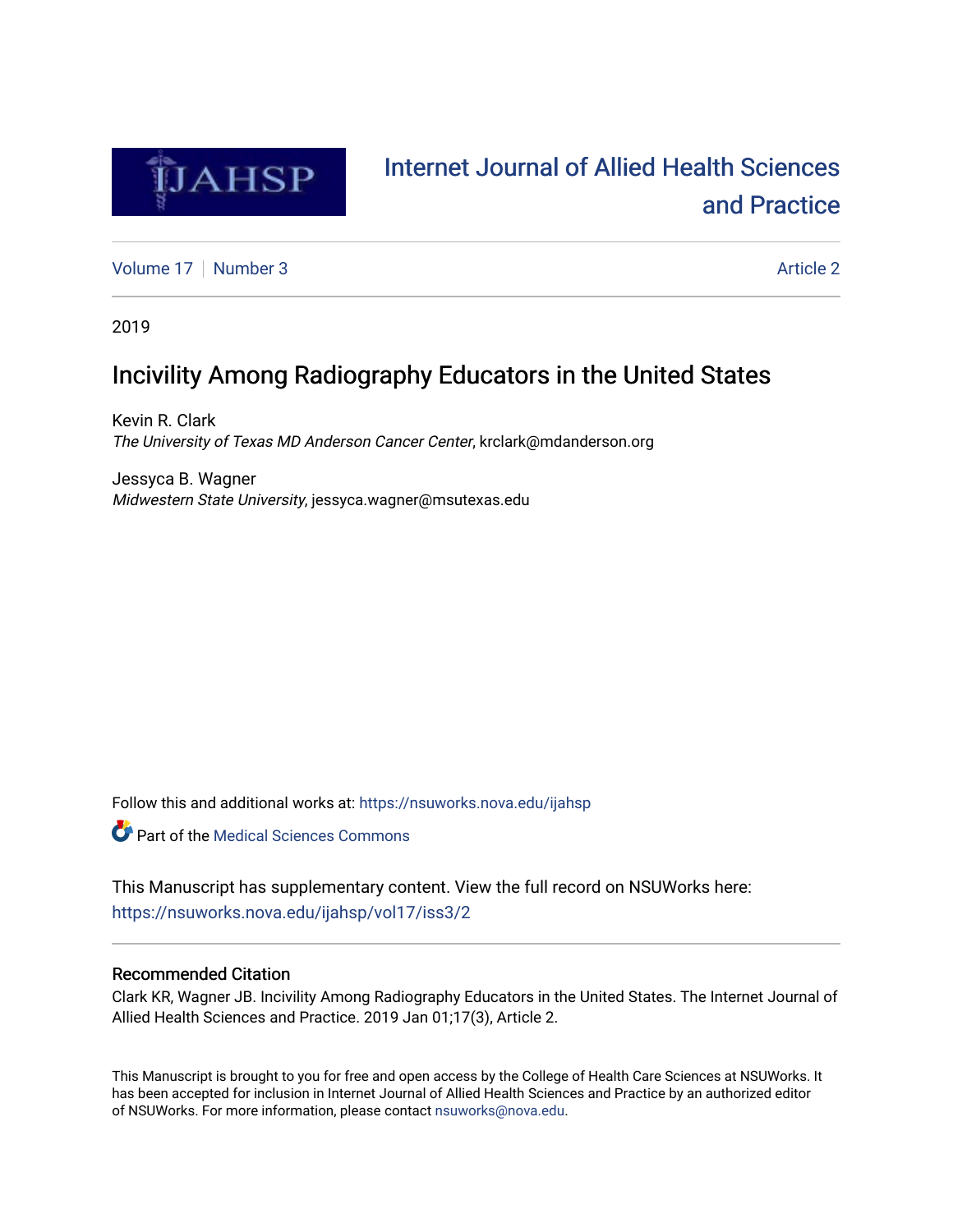## Incivility Among Radiography Educators in the United States

## **Abstract**

Purpose: Medical imaging education must nurture a civil environment for both students and educators. Because faculty incivility can potentially compromise learning and interfere with workplace productivity, this study examined the perceptions of incivility among radiography educators in the United States.

Methods: A survey research method was designed to examine the severity and frequency of incivility among educators teaching in radiography programs accredited by the Joint Review Committee on Education in Radiologic Technology (JCERT). Using a scale of 1 to 4, the participants in this study considered their perceptions of faculty incivility among radiography educators within their respective departments.

Results: Civility has been demonstrated as a perceived problem in this survey. A total of 240/1,333 educators completed the survey, resulting in a response rate of 18%. Only 40.4% (97/240) of the participants in this study perceived that the severity of incivility was not a problem. The majority of the participant perceived civility to be an issue with 23.8% (57/240) reporting a minor problem; 39/240 (16.3%) said it was a moderate problem; and 47/240 (19.6%) believed faculty incivility is a major problem among radiography educators in the United States. Interestingly, severe uncivil faculty behaviors did not occur as often as behaviors classified as less severe. A very weak negative correlation was found between perceived severity of faculty incivility and age of radiography educators, indicating age increased as the perceived severity of faculty incivility slightly decreased and vice versa.

Conclusions: Faculty incivility is perceived to be occurring among radiography educators in the United States. This study provides a foundation for future research to address various aspects of incivility among imaging sciences and radiation therapy educators in the United States.

## Author Bio(s)

Kevin R. Clark, Ed.D., R.T.(R)(QM) is an Assistant Professor and Graduate Education Coordinator with the School of Health Professions at The University of Texas MD Anderson Cancer Center in Houston, Texas.

Jessyca B. Wagner, M.S.R.S., R.T.(R) is an Assistant Professor with the Department of Radiologic Sciences at Midwestern State University in Wichita Falls, Texas.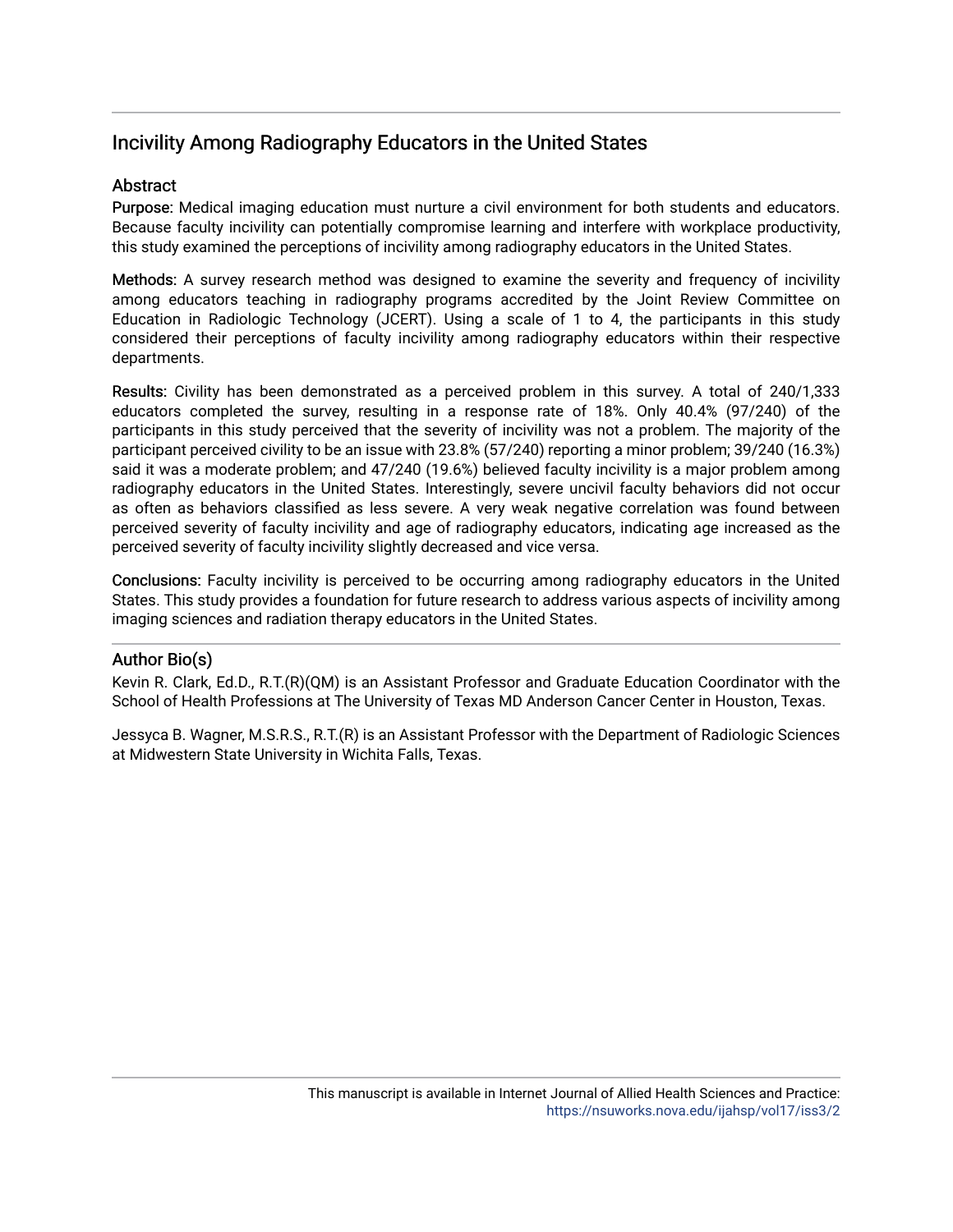

#### The Internet Journal of Allied Health Sciences and Practice *Dedicated to allied health professional practice and education* **Vol. 17 No. 3 ISSN 1540-580X**

## Incivility Among Radiography Educators in the United States

Kevin R. Clark<sup>1</sup> Jessyca B. Wagner<sup>2</sup>

- 1. The University of Texas MD Anderson Cancer Center
- 2. Midwestern State University

United States

## **ABSTRACT**

**Purpose:** Medical imaging education must nurture a civil environment for both students and educators. Because faculty incivility can potentially compromise learning and interfere with workplace productivity, this study examined the perceptions of incivility among radiography educators in the United States. **Methods:** A survey research method was designed to examine the severity and frequency of incivility among educators teaching in radiography programs accredited by the Joint Review Committee on Education in Radiologic Technology (JCERT). Using a scale of 1 to 4, the participants in this study considered their perceptions of faculty incivility among radiography educators within their respective departments. **Results:** Incivility has been demonstrated as a perceived problem in this survey. A total of 240/1,333 educators completed the survey, resulting in a response rate of 18%. Only 40.4% (97/240) of the participants in this study perceived that the severity of incivility was not a problem. The majority of the participant perceived incivility to be an issue with 23.8% (57/240) reporting a minor problem; 39/240 (16.3%) said it was a moderate problem; and 47/240 (19.6%) believed faculty incivility is a major problem among radiography educators in the United States. Interestingly, severe uncivil faculty behaviors did not occur as often as behaviors classified as less severe. A very weak negative correlation was found between perceived severity of faculty incivility and age of radiography educators, indicating age increased as the perceived severity of faculty incivility slightly decreased and vice versa. **Conclusions:** Faculty incivility is perceived to be occurring among radiography educators in the United States. This study provides a foundation for future research to address various aspects of incivility among imaging sciences and radiation therapy educators in the United States.

**Keywords:** faculty incivility, medical imaging education, and radiography education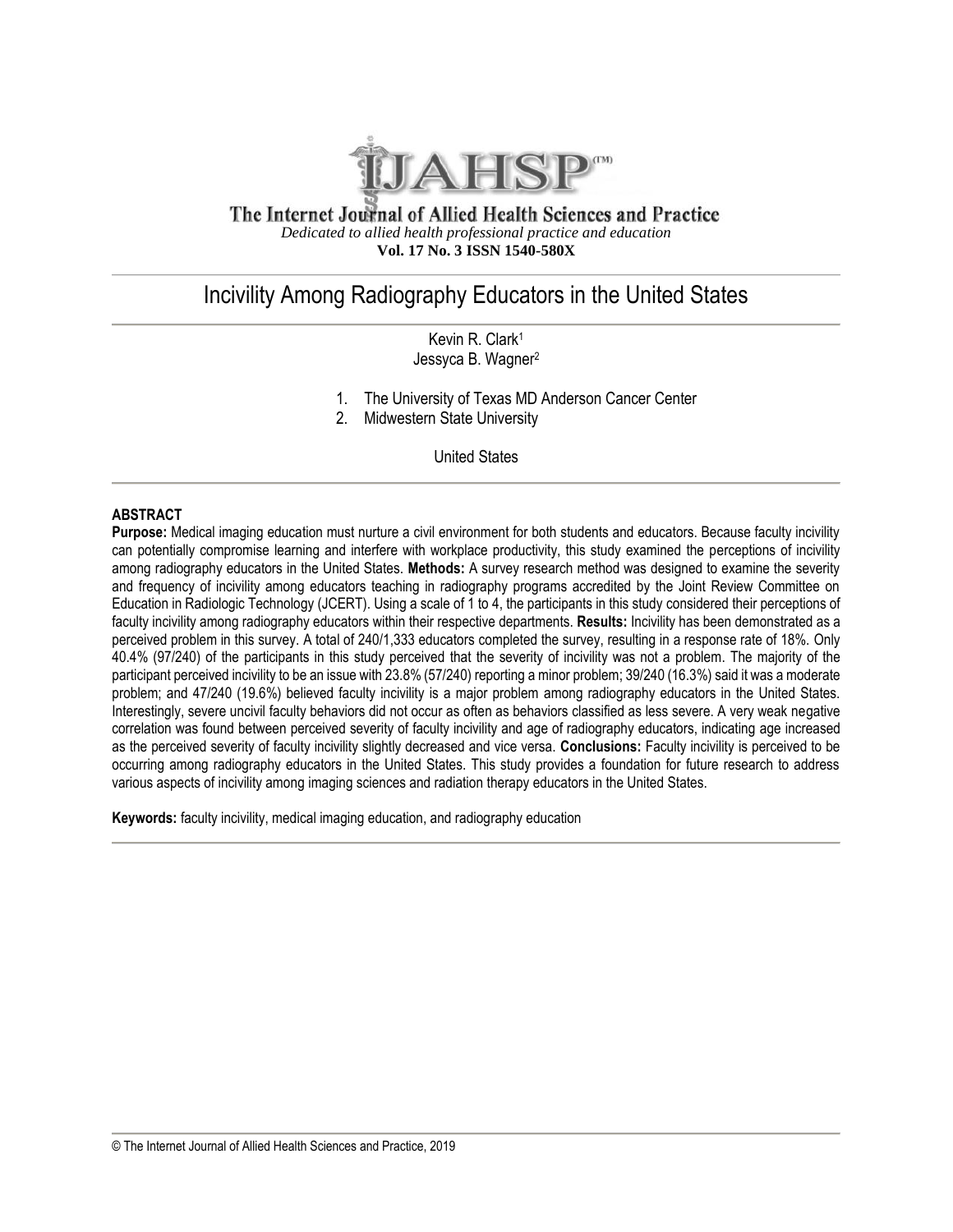#### **INTRODUCTION**

Academic incivility is often associated with disruptive student behaviors in the classroom that compromise teaching and learning; however, instructors can also engage in uncivil behaviors directed toward students and colleagues that can adversely affect the classroom and workplace.<sup>1-3</sup> According to the American Nurses Association, uncivil behaviors, such as acting rudely, gossiping, or refusing to help a colleague, violate professional standards and can potentially lead to threatening situations or workplace violence. 4 In addition, some harmful behaviors can be more overt in nature, such as making offensive remarks or using intimidation to undermine a colleague, while other forms of incivility can be more covert in nature, like failing to intervene or withholding vital information during critical situations.<sup>4-6</sup> As expected, behaviors considered uncivil to some educators may be deemed less severe or merely unprofessional by other educators.

Imaging sciences and radiation therapy educators should provide a civil learning and working environment for both students and colleagues. Because faculty incivility has the potential to compromise student learning and interfere with workplace productivity, this study examined the perceived prevalence of incivility among radiography educators in the United States. For the purpose of this study, incivility was defined as those faculty behaviors that disrupt student learning and hinder workplace productivity.

#### **LITERATURE REVIEW**

Several electronic databases were used to search for relevant scholarly sources including Academic Search Complete, Cumulative Index of Nursing and Allied Health Literature Complete, MEDLINE Complete, and ScienceDirect College Edition. The search was performed in 2017. Keywords used in the searches included combinations of faculty incivility, medical imaging education, and radiography education. Only 1 peer-reviewed article was identified involving student incivility as perceived by radiography educators.<sup>7</sup> Because of the lack of research specific to faculty incivility among imaging sciences or radiation therapy educators, additional searches were conducted to locate relevant research articles discussing faculty incivility in other allied health professions and higher education in general. The common themes identified in the literature included faculty-to-faculty incivility and faculty-tostudent incivility.

#### **Faculty-to-Faculty Incivility**

Analyzing survey data from 588 nursing faculty members from 40 states, Clark et al reported common uncivil behaviors included failing to uphold one's share of the workload, using cell phones or other handheld devices during meetings or class, putting down fellow faculty members, gossiping about colleagues, interrupting others, and challenging other colleagues' knowledge.<sup>5</sup> In a review of nursing literature, Gallo identified additional uncivil faculty behaviors as losing patience, being incompetent, and making rude, condescending remarks.<sup>3</sup> According to Wright and Hill, incivility among health sciences faculty members included giving colleagues the silent treatment, micromanaging subordinates, engaging in constant criticism, gossiping, excluding others, belittling others' work, and taking credit for others' work.<sup>8</sup>

#### **Workplace Bullying**

King and Piotrowski suggested bullying of adults by adults is a common experience in the workplace, especially in higher education settings where faculty members are seeking to gain tenure, promotion, or other rewards. <sup>9</sup>Lampman surveyed 524 higher education professors and found that female professors reported more incidents of bullying than male professors.<sup>10</sup> Incidentally, Lampman's study only addressed incidents where faculty members were bullied by students and not by other faculty members.<sup>10</sup>

#### **Faculty-to-Student Incivility**

In addition to faculty-to-faculty incivility, instructors can engage in uncivil behaviors directed toward students.<sup>1-3,11</sup> Analyzing survey data containing short answer responses, Lasiter et al discovered that 133 out of 152 (87.5%) nursing students experienced some type of uncivil treatment from didactic or clinical faculty members.<sup>11</sup> Lasiter et al classified the 94 short answer responses provided by nursing students into four categories: *in front of someone*, *talked to others about me*, *made me feel stupid*, and *I felt belittled*. Of the 94 responses, 23 (24.5%) students described situations where they were corrected, criticized, yelled at, or laughed at by nursing faculty members in the presence of patients, family members, classmates, or other nursing professionals.<sup>11</sup> Only 6 (6.4%) nursing students reported that they had overheard nursing faculty members discussing errors and mistakes they had made to others. <sup>11</sup>Twenty-nine (30.9%) nursing students indicated that they felt dumb, incapable, incompetent, or stupid as a result of actions or communications made by nursing faculty members.<sup>11</sup> Finally, 51 (54.3%) students felt belittled or unimportant when nursing faculty members lost their assignments, threatened to give low grades, did not reply to emails, laughed at or mimicked them, interrupted them, talked down to them, seemed uncaring, did not listen or ignored them, or suggested a different career path. 11

Frey-Knepp and Gallo reported that students are often bothered by instructors who present lectures at a fast pace with little to no student involvement, act in a distant manner toward students, surprise students with unannounced assessments or unanticipated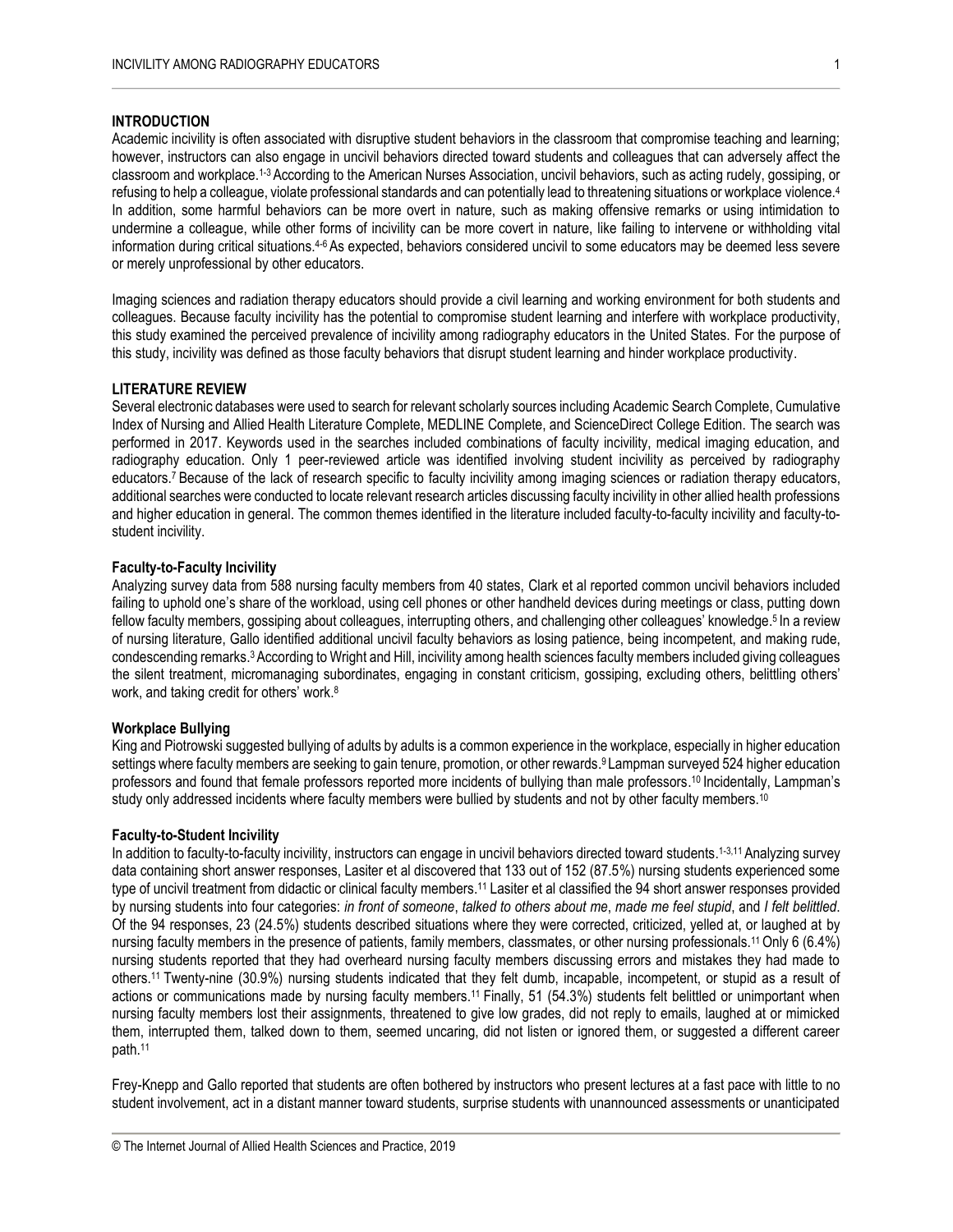examination questions, and arrive late to class or cancel class without prior notice.<sup>2,3</sup> Wright and Hill stated that allied health instructors who act in an uncivil manner may compromise their students' learning and interfere with the quality of training and instruction they are providing.<sup>8</sup> This issue is critical when considering patient care may be potentially compromised.

Considering the lack of research specific to imaging sciences and radiation therapy, there is a need to conduct a study that examines the prevalence of incivility among medical imaging educators. Such a study might allow educators to see how behaviors they do not consider to be uncivil may adversely affect students and colleagues and interfere with classroom learning and workplace productivity.

## **METHODOLOGY**

Using a survey research design, this study examined the perceptions of incivility among educators teaching in radiography programs accredited by the Joint Review Committee on Education in Radiologic Technology (JRCERT). Consent was implied when the radiography educator participants started the electronic survey. In addition to explicit instructions, the participants read statements detailing that their participation in this study was voluntary, their identity would remain anonymous, and their privacy and confidentiality would not be compromised. Institutional review board (IRB) approval was granted by Midwestern State University (IRB #17060701). Specifically, the study addressed:

- 1. The prevalence (severity and frequency) of incivility as perceived among radiography educators in the United States within their respective programs.
- 2. The relationship, if any, between perceived severity of faculty incivility and educator age and years of teaching experience.
- 3. The association, if any, between perceived severity of faculty incivility and educator education level, position, and institution type.

#### **Instrumentation**

Because an appropriate survey was not identified in the literature review, the researchers created a survey instrument to explore the severity and frequency of incivility as perceived among radiography educators. The behaviors listed on the survey instrument were identified from the literature pertaining to faculty incivility in allied health education and higher education in general. The survey instrument contained 11 questions and was uploaded into survey software available for use by employees of Midwestern State University. To assess measurement validity, the survey instrument was piloted to 8 imaging sciences educators who each had multiple years of higher education teaching experience. The imaging sciences educators were asked to review the survey instrument to make certain the content aligned with the study's purpose and methodology. They were also asked to review each survey item to make certain the wording was understandable by the intended participants. Those experienced educators made suggestions for simplifying and rewriting some questions for better understanding and improved wording, and they also provided additional uncivil behaviors to include on the survey. Once those suggested changes were made, a small sample of 30 imaging sciences educators were asked to complete the survey to assess reliability of the instrument. Cronbach's alpha was used to measure the reliability of the instrument, and an analysis using IBM's SPSS software revealed an internal consistency of  $\alpha$  = 0.792. A reliability coefficient of 0.70 or higher indicates an acceptable level of reliability in most research.

After pilot testing was completed, detailed instructions along with a link to the survey were sent to the participants. The survey defined faculty incivility as those behaviors that disrupt student learning and hinder workplace productivity. The instructors required the participants to consider incidents of incivility within their radiography departments. Specific survey items required the radiography educator participants to rate how serious faculty behaviors were on a scale of 1 to 4 (1 = not a problem, 2 = minor problem, 3 = moderate problem, and 4 = major problem) if they occurred or were to occur in their radiography departments and how often those behaviors occur within their radiography department on a scale of 1 to 4 (1 = never, 2 = rarely, 3 = occasionally, and 4 = frequently). The participants were also given the opportunity to add any severe or frequent faculty behaviors not identified on the survey. In addition to demographic questions, the participants indicated overall how serious they thought faculty incivility was in radiography education as *not serious*, *somewhat serious*, *serious*, or *extremely serious*. Completion of the survey was estimated to take no longer than 10 minutes.

#### **Participants**

The participants in this study included educators in radiography programs accredited by the JRCERT. The JRCERT personnel had previously provided a spreadsheet containing contact information and email addresses for radiography program directors, clinical coordinators, and didactic instructors for a research study involving student incivility in radiography education. The same spreadsheet was used for this study. The use of the contact list for this study was consistent with the terms agreed upon in the previous study. The spreadsheet contained a total of 1,401 email addresses, and all respective personnel were invited to participate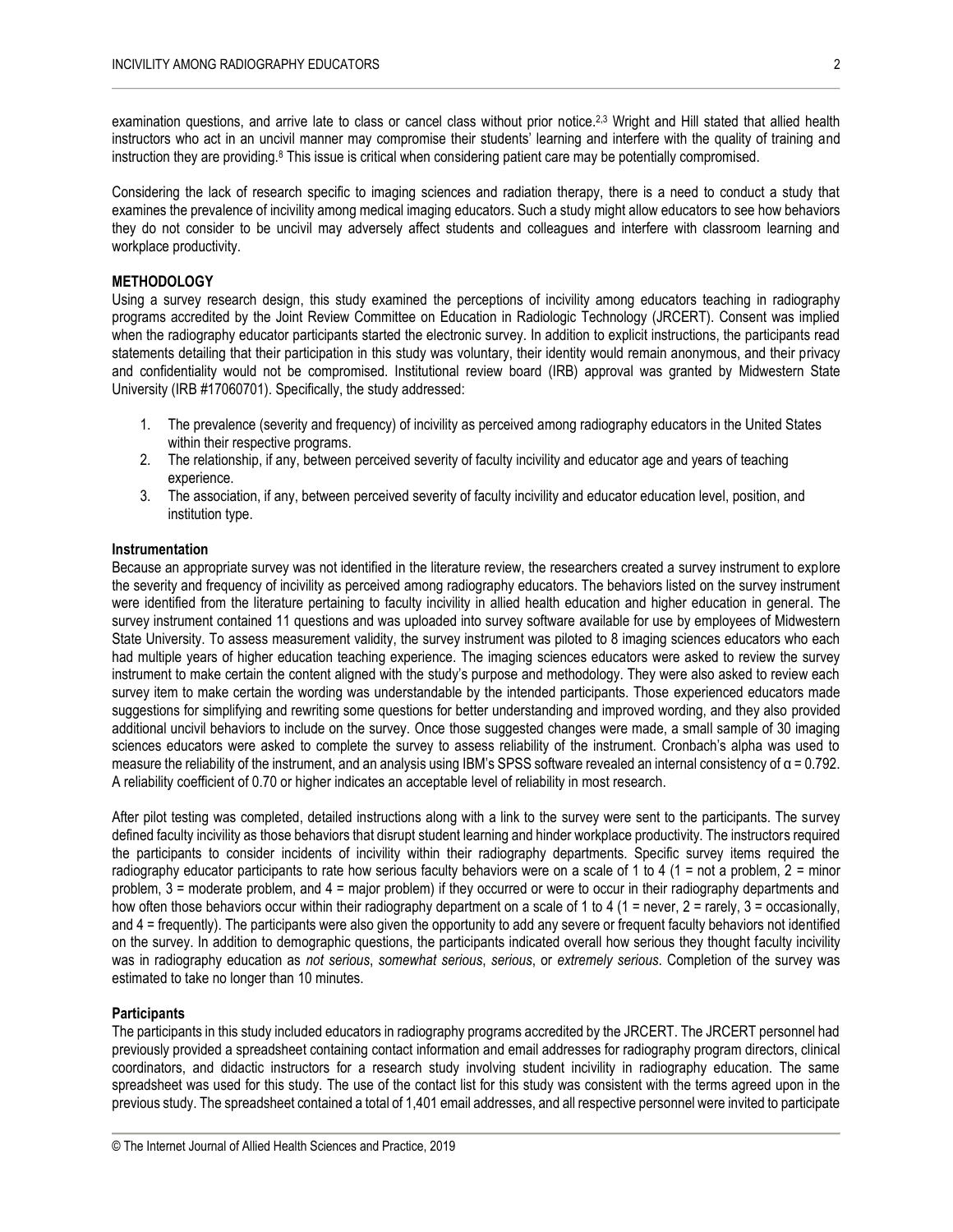in this study. The email sent to the participants contained the survey link, the purpose of the research study, detailed instructions on completing the survey, and a statement guaranteeing the participants' identity and privacy would be not be compromised. Participation was voluntary, and consent was implied when the participants clicked on the link and began the survey.

#### **Data Collection and Analysis**

After approval to conduct this study was granted from Midwestern State University's IRB and changes to the survey instrument were made based on the feedback received from the pilot study, the survey link was active for a total of 8 weeks. Because multiple out-of-office emails were received (the email to complete the survey was sent in June 2017), the researchers decided to extend the availability of the survey. The response rate did not change after 6 weeks so the survey link was deactivated after 8 weeks. The survey software only allowed 1 user submission per internet protocol address.

The results were exported to SPSS software and saved to an external storage device. SPSS software was used to perform the data analysis procedures, including descriptive statistics on the perceived severity and frequency of faculty incivility; Spearman rank correlation coefficients on the relationships between the perceived severity of faculty incivility and educator age and years of teaching experience; and Pearson chi-square calculations on the associations between the perceived severity of faculty incivility and educator education level, position, and institution type. The SPSS data file and output tables were saved to an external storage device and stored in a locked filing cabinet with limited personnel access. The external storage device will be reformatted after 3 years per Midwestern State University's IRB protocols.

#### **RESULTS**

When the email was sent to the participants in June 2017, 69 emails were returned undeliverable, 60 out-of-office responses were received, 1 individual supplied 2 additional email addresses of radiography instructors who were not listed on the initial spreadsheet, and 1 individual reported a change in employment and could not complete the survey. Because of these conditions, a total of 1,333 email addresses received an invitation to complete the survey. Of those 1,333 participants, 342 responses were received; however, 102 surveys were not fully completed and were discarded. A total of 240 completed surveys were analyzed for this study, resulting in a participant response rate of 18% (240/1,333).

Among the 240 participants, the majority were program directors (52.5%), women (77.9%), worked at a community college (38.8%), and held a master's degree (74.2%). The average age of the participants was 50.6 years, and the average years of teaching experience was 17.1. See **Table 1** for the participant demographic characteristics. These demographic data are similar to results obtained from a previous study involving student incivility as perceived by radiography educators.<sup>7</sup>

Using a scale of 1 to 4, the participants in this study considered their perceptions of faculty incivility among radiography educators within their respective departments to be a minor problem. Only 40.4% (97/240) of the participants in this study perceived that the severity of incivility was not a problem. The majority of the participant perceived civility to be an issue with 23.8% (57/240) reporting a minor problem; 39/240 (16.3%) reporting it was a moderate problem; and 47/240 (19.6%) believed faculty incivility is a major problem among radiography educators in the United States.

#### **Severity and Frequency**

The study participants indicated how severe they perceived faculty behaviors to be if they occurred or were to occur within their departments. The mean and standard deviation for each behavior are listed in **Table 2** from most to least severe. The behaviors that participants in this study thought were most severe included bullying others, belittling or humiliating others, and intimidating others. Other severe faculty behaviors identified multiple times by the study participants that were not listed on the survey included:

- Allowing students to access an instructor's personal social media page.
- Being racist.
- Drinking with students outside of class.
- Having excessive absences.
- Having poor hygiene.
- Having sexual relations with students.
- Not reporting leave time.
- Not supporting or following program policies or procedures.
- Recording others without their knowledge.
- Telling students one thing, then telling other faculty members and staff something different.
- Using alcohol or drugs during work hours.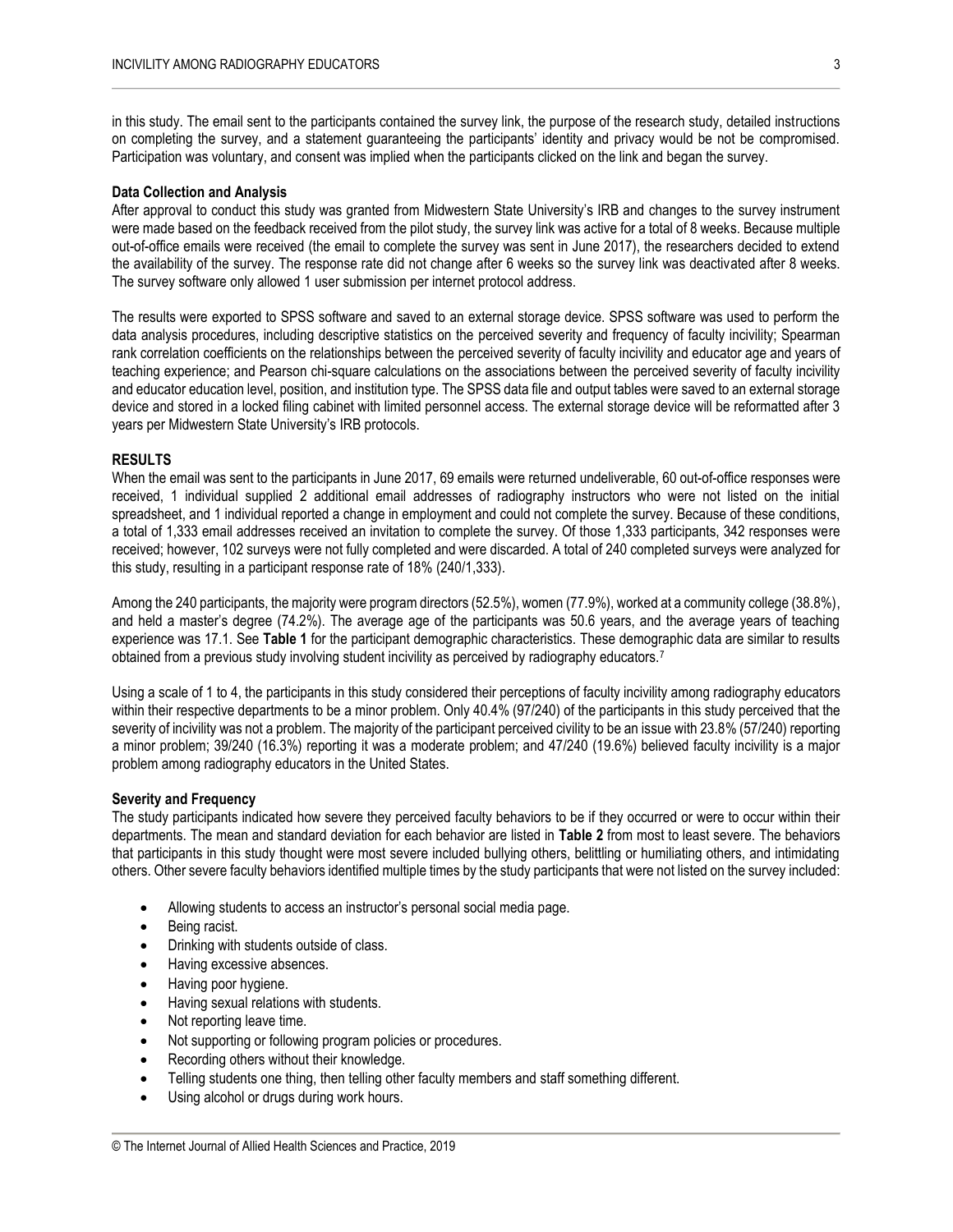The study participants indicated how frequently they witnessed uncivil faculty behaviors in their radiography programs. The mean and standard deviation for each behavior are listed in **Table 3** from most to least frequent. The faculty behaviors that participants in this study witnessed most frequently included arriving late for class or meetings, showing favoritism towards certain students, and having poor communication skills. Other frequent faculty behaviors identified multiple times by the study participants that were not listed on the survey included:

- Gossiping.
- Hanging out with students outside of class.
- Spending the majority of the day socializing instead of working.
- Texting students.
- Using cell phones to record conversations with others without their knowledge.

#### *Severity of Faculty Incivility and Age and Years of Teaching Experience*

Spearman rank correlation coefficient tests were conducted in SPSS to determine the relationship between perceived severity of faculty incivility and educator age and years of teaching experience. Although a significant relationship was found between perceived severity of faculty incivility and instructor age,  $r_s$  (238) = -0.185, p = 0.004, it was a very weak negative correlation with a small effect size. Incidentally, no significant relationship was identified between perceived severity of faculty incivility and years of teaching experience:  $r_s$  (238) = -.091,  $p = 0.159$ .

#### *Severity of Faculty Incivility and Education Level, Position, and Institution Type*

Pearson chi-square tests were conducted in SPSS to determine any association between perceived severity of faculty incivility and education level, position, and type of institution. The minimum expected values were met, requiring no further testing. No significant association was found between perceived severity of faculty incivility and education level  $[X^2 = 5.5 (9, n = 240)$ , p = 0.79]; position [X<sup>2</sup> = 12.2 (12, n = 240), p = 0.43]; and institution type [X<sup>2</sup> = 7.5 (12, n = 240), p = 0.82]. See **Tables 4**, **5**, and **6** for the cross-tabulations on perceived severity of faculty incivility and participants' education level, position, and institution type, respectively.

#### **DISCUSSION**

The 240 participants in this study included program directors, clinical coordinators, didactic instructors, and clinical instructors from JRCERT-accredited radiography programs. The majority of the participants perceived incivility to be an issue with 23.8% (57/240) reporting a minor problem; 39/240 (16.3%) said it was a moderate problem; and 47/240 (19.6%) believed faculty incivility is a major problem among radiography educators in the United States. The participants identified the most severe uncivil faculty behaviors as bullying others, belittling or humiliating others, and intimidating others; less severe uncivil faculty behaviors were not engaging in scholarly activities or service opportunities, not being available outside of class, and dressing inappropriately. The participants identified the most frequent uncivil faculty behaviors as arriving late for class or meetings, showing favoritism towards certain students, and having poor communication skills; less frequent uncivil faculty behaviors were sexually harassing others, refusing to accept teaching assignments, and using social media inappropriately. These behaviors were similar to findings in the literature involving nursing, allied health, and higher education instructors. 3,5,8,9

There was a significant relationship between perceived severity of faculty incivility and age of radiography educators. The relationship was classified as a very weak negative relationship, suggesting as age increased, the perceived severity of faculty incivility slightly decreased and vice versa. Should this low magnitude relationship be confirmed with additional studies, this relationship may be explained by the fact that older, established educators may be more able and willing to handle incivility and act appropriately. Considering the small effect size, a larger sample size is needed to confirm this finding. Although no significant relationship was found between perceived severity of faculty incivility and years of teaching experience, the result also demonstrated a very weak negative relationship.

#### **Limitations and Assumptions**

This study was limited in several ways. First, the sample size makes it difficult to generalize the findings to all educators in JRCERTaccredited radiography programs. Although a response rate of 18% (240 participants) was obtained, 102 individuals did not complete the survey for unknown reasons. Their input might have provided additional information to depict a better representation of incivility among radiography educators in the United States. Moreover, there could be response bias with only those who are aware of uncivil behaviors taking the time to answer the survey. The study was also limited by the use of self-reporting data. It is possible that some participants might not have answered the survey questions honestly in an attempt to not disclose their engagement in any type of uncivil behaviors directed toward others. Furthermore, since the majority of the radiography educators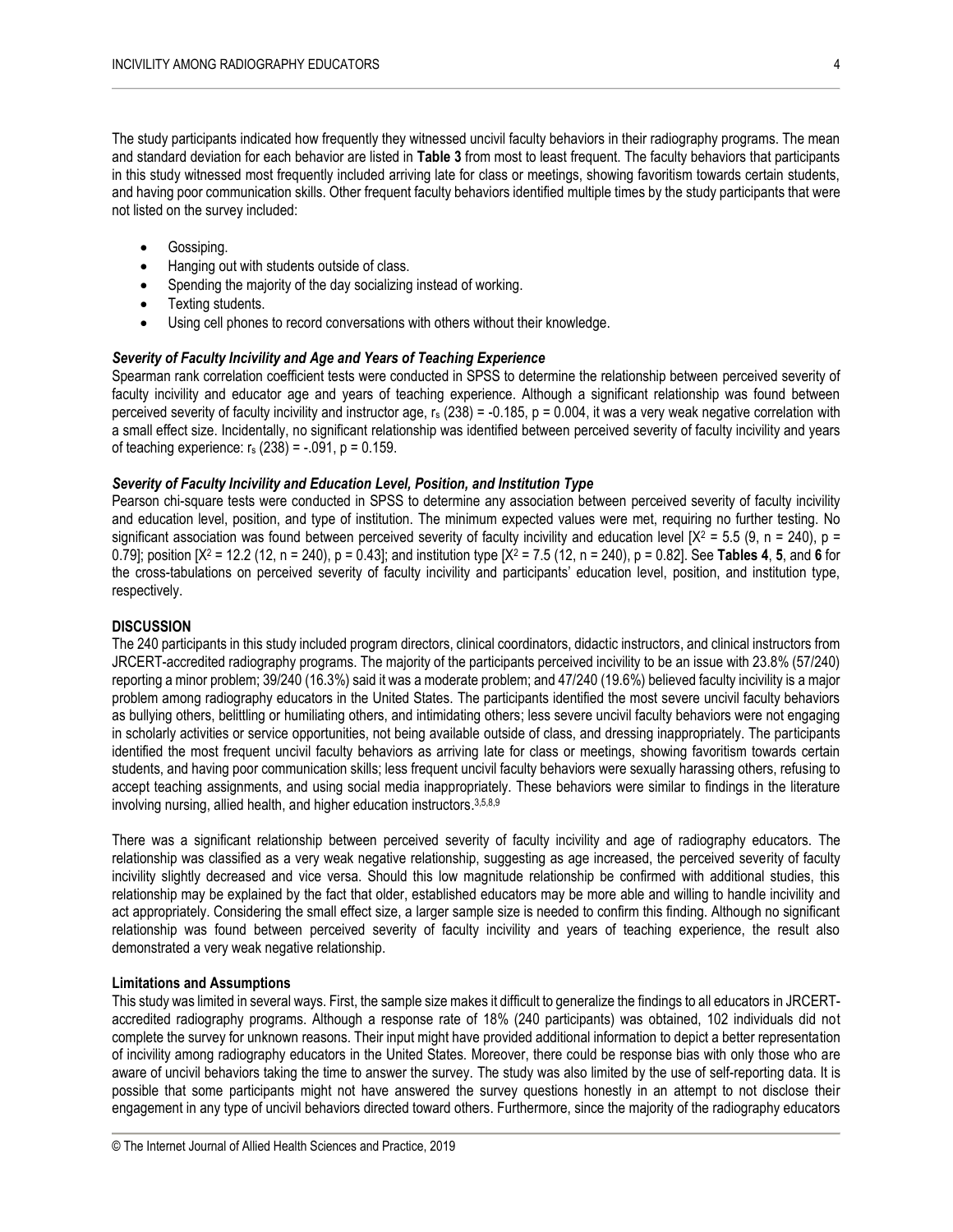participating in this study were women (n = 187, 77.9%), generalizing gender implications similar to Lampman's study is not practical. 10

An extension of this project may include examining the contributors of faculty incivility along with prevention techniques. In addition, this study did not differentiate between faculty-to-faculty and faculty-to-student incivility. A future research project evaluating students' perceptions of faculty incivility would provide a better illustration of faculty-to-student incivility. Finally, it was assumed that faculty incivility was occurring among radiography educators in the United States and that those educators would be willing to openly share their experiences and respond honestly.

## **CONCLUSION**

According to the participants in this study, faculty incivility, although minor, is perceived to be occurring among radiography educators in the United States. Some uncivil faculty behaviors documented among nursing and other allied health educators are being witnessed among radiography educators. Some of these behaviors include arriving late for class or meetings, having poor communication skills, not being prepared for class, and belittling or humiliating others. This study revealed a very weak negative correlation between perceived severity of faculty incivility and educator age and years of teaching experience. The possibility of using older, more experienced educators to help their younger, less experienced colleagues handle incivility should be considered. No association was found between perceived severity of faculty incivility and educator level of education, position, and institution type.

Ultimately, acknowledging faculty incivility by managing it effectively or preventing it altogether, as indicated in the literature, is crucial to avoid future issues that may occur. No original research was identified examining incivility among radiography educators. This study provides a foundation for future research to address other aspects of incivility among imaging sciences and radiation therapy educators, including other imaging modalities, students' perceptions of faculty incivility, and contributors to faculty incivility along with preventative techniques.

#### **REFERENCES**

1. Alt D, Itzkovich Y. Adjustment to college and perceptions of faculty incivility. *Curr Psychol.* 2016;35(4):657-66. https://doi.org/10.1007/s12144-015-9334-x

2. Frey-Knepp KA. Understanding student and faculty incivility in higher education. *J Effective Teach*. 2012;12(1):33-46. 3. Gallo VJ. Incivility in nursing education: a review of the literature. *Teach Learn Nurs.* 2012;7(2):62-6. http://dx.doi.org/10.1016/j.teln.2011.11.006

4. American Nurses Association. *Violence, Incivility, & Bullying.* https://www.nursingworld.org/practice-policy/workenvironment/violence-incivility-bullying/. Accessed March 1, 2018.

5. Clark CM, Olender L, Kenski D, Cardoni C. Exploring and addressing faculty-to-faculty incivility: a national perspective and literature review. *J Nurs Educ.* 2013;52(4):211-8. doi:10.3928/01484834-20130319-01 [PMID: 23495699]

6. Clark CM. National study on faculty-to-faculty incivility: strategies to foster collegiality and civility. *Nurs Educ.* 2013;38(3):98- 102. doi:10.1097/NNE.0b013e31828dc1b2 [PMID: 23608907]

7. Clark KR. Student incivility in radiography education. *Radiol Tech.* 2017;88(6):590-602. [PMID: 28900046]

8. Wright M, Hill LH. Academic incivility among health sciences faculty. *Adult Learn.* 2015;26(1):14-20.

doi:10.1177/1045159514558410

9. King C, Piotrowski C. Bullying of educators by educators: incivility in higher education. *Contemporary Issues Educ Res.*  2015;8(4):257-62. https://doi.org/10.19030/cier.v8i4.9434

10. Lampman C. Women faculty at risk: U.S. professors report on their experiences with student incivility, bullying, aggression, and sexual attention. *NASPA J Women Higher Educ.* 2012;5(2):184-208. doi:10.1515/njawhe-2012-1108

11. Lasiter S, Marchiondo L, Marchiondo K. Student narratives of faculty incivility. *Nurs Outlook.* 2012;60(3):121-6. doi:10.1016/j.outlook.2011.06.001 [PMID: 21840556]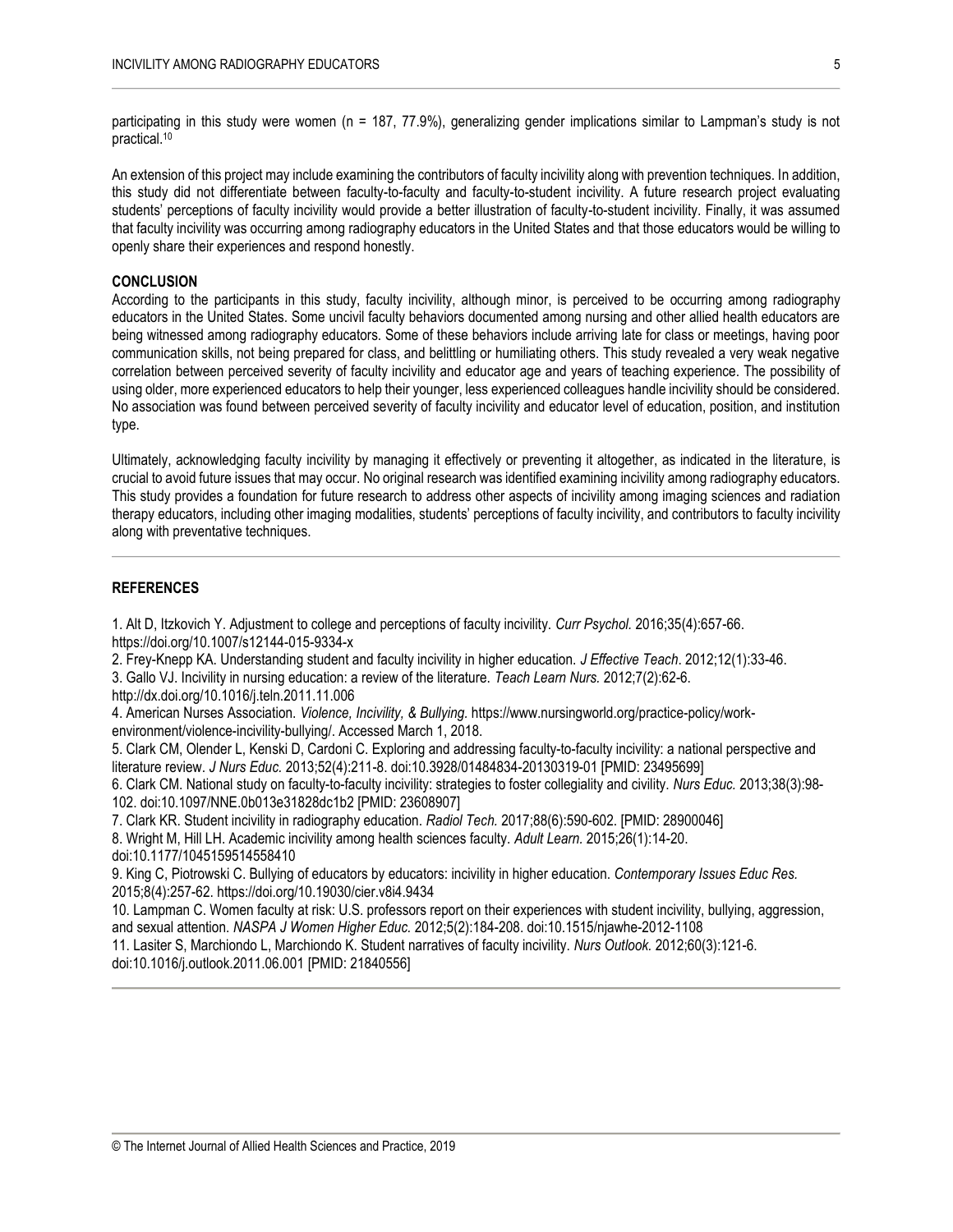| Table 1: Participant Demographic Characteristics |  |
|--------------------------------------------------|--|
|                                                  |  |

| <b>Characteristic</b>            | $n$ (%)    |
|----------------------------------|------------|
| <b>Position</b>                  |            |
| Clinical and didactic instructor | 9(3.8)     |
| Clinical instructor              | 6(2.5)     |
| Didactic instructor              | 33 (13.8)  |
| Clinical coordinator             | 66 (27.5)  |
| Program director                 | 126 (52.5) |
| <b>Facility</b>                  |            |
| Proprietary institution          | 9(3.8)     |
| Hospital                         | 42 (17.5)  |
| Technical college/institute      | 18(7.5)    |
| Community college                | 93 (38.8)  |
| College/university               | 78 (32.5)  |
| Gender                           |            |
| Male                             | 53(22.1)   |
| Female                           | 187 (77.9) |
| <b>Level of Education</b>        |            |
| Associate                        | 1(0.4)     |
| Bachelor's                       | 40 (16.7)  |
| Master's                         | 178 (74.2) |
| Doctorate                        | 21(8.8)    |

## **Table 2**: Perceived Severity of Faculty Behaviors

| <b>Behavior</b>                                                  | <b>Mean</b> | <b>Standard Deviation</b> |
|------------------------------------------------------------------|-------------|---------------------------|
| <b>Bullying others</b>                                           | 3.45        | 1.10                      |
| Belittling or humiliating others                                 | 3.43        | 1.06                      |
| Intimidating others                                              | 3.37        | 1.07                      |
| Discrediting others to students                                  | 3.35        | 1.09                      |
| Sexually harassing others                                        | 3.34        | 1.22                      |
| Being unprepared for class                                       | 3.31        | 1.09                      |
| Making rude, condescending remarks to others                     | 3.29        | 1.12                      |
| Lacking content knowledge                                        | 3.22        | 1.08                      |
| Using social media inappropriately                               | 3.21        | 1.13                      |
| Showing disinterest in students                                  | 3.18        | 1.11                      |
| Showing favoritism towards certain students                      | 3.17        | 1.09                      |
| Discounting other faculty members' experience                    | 3.13        | 1.09                      |
| Having poor communication                                        | 3.13        | 1.03                      |
| Circumventing appropriate chain of command                       | 3.08        | 1.08                      |
| Challenging other faculty members' knowledge and                 | 3.06        | 1.09                      |
| credibility                                                      |             |                           |
| Using vulgarity                                                  | 3.02        | 1.16                      |
| Having a poor teaching style                                     | 3.01        | 1.00                      |
| Having poor classroom management skills                          | 3.00        | 1.02                      |
| Refusing to work with others                                     | 2.98        | 1.12                      |
| Arriving late for class or meetings                              | 2.93        | 1.02                      |
| Canceling class without prior notice                             | 2.91        | 1.10                      |
| Refusing to accept teaching assignments                          | 2.88        | 1.15                      |
| Dressing inappropriately                                         | 2.82        | 1.07                      |
| Not being available outside of class                             | 2.78        | 1.03                      |
| Not engaging in scholarly activities or service<br>opportunities | 2.43        | 0.88                      |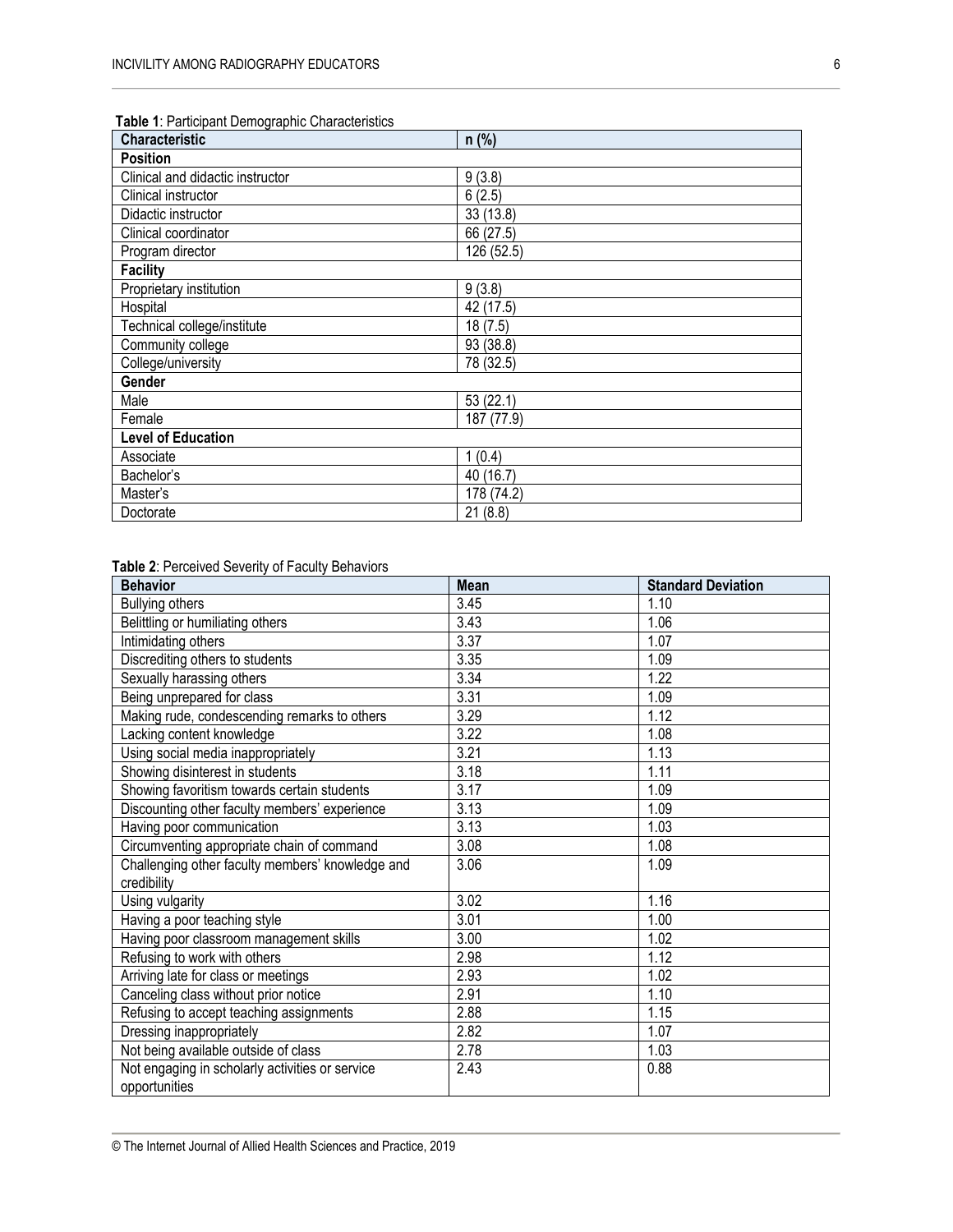| <b>Behavior</b>                                                  | <b>Mean</b> | <b>Standard Deviation</b> |
|------------------------------------------------------------------|-------------|---------------------------|
| Arriving late for class or meetings                              | 2.43        | 0.83                      |
| Showing favoritism towards certain students                      | 2.21        | 0.98                      |
| Having poor communication                                        | 2.19        | 0.90                      |
| Being unprepared for class                                       | 2.18        | 0.87                      |
| Having a poor teaching style                                     | 2.14        | 0.89                      |
| Not engaging in scholarly activities or service<br>opportunities | 2.13        | 0.91                      |
| Having poor classroom management skills                          | 2.13        | 0.88                      |
| Circumventing appropriate chain of command                       | 2.01        | 0.95                      |
| Lacking content knowledge                                        | 1.96        | 0.89                      |
| Making rude, condescending remarks to others                     | 1.93        | 0.96                      |
| Challenging other faculty members' knowledge and<br>credibility  | 1.93        | 0.94                      |
| Discounting other faculty members' experience                    | 1.92        | 0.96                      |
| Belittling or humiliating others                                 | 1.91        | 0.96                      |
| Discrediting others to students                                  | 1.88        | 0.96                      |
| Not being available outside of class                             | 1.86        | 0.82                      |
| Intimidating others                                              | 1.80        | 0.96                      |
| Canceling class without prior notice                             | 1.78        | 0.79                      |
| Showing disinterest in students                                  | 1.72        | 0.82                      |
| Dressing inappropriately                                         | 1.71        | 0.90                      |
| <b>Bullying others</b>                                           | 1.69        | 0.97                      |
| Using vulgarity                                                  | 1.66        | 0.84                      |
| Refusing to work with others                                     | 1.62        | 0.84                      |
| Using social media inappropriately                               | 1.60        | 0.86                      |
| Refusing to accept teaching assignments                          | 1.47        | 0.75                      |
| Sexually harassing others                                        | 1.18        | 0.50                      |
| Using social media inappropriately                               | 1.60        | 0.86                      |
| Refusing to accept teaching assignments                          | 1.47        | 0.75                      |
| Sexually harassing others                                        | 1.18        | 0.50                      |

## **Table 3**: Frequency of Faculty Behaviors

**Table 4**: Cross-tabulation of Perceived Severity of Faculty Incivility and Level of Education of Radiography Educators

|                                                 | Level of Education of Radiography Educators |           |            |           |           |  |  |
|-------------------------------------------------|---------------------------------------------|-----------|------------|-----------|-----------|--|--|
| <b>Perceived Severity of Faculty Incivility</b> | Associate<br>Bachelor's                     |           | Master's   | Doctorate | Total     |  |  |
|                                                 | $n$ (%)                                     | n (%)     | $n$ (%)    | $n$ (%)   | $n$ (%)   |  |  |
| Not a problem                                   | 1(0.4)                                      | 17(7.1)   | 73 (30.4)  | 6(2.5)    | 97 (40.4) |  |  |
| Minor problem                                   | 0(0.0)                                      | 12(5.0)   | 39(16.3)   | 6(2.5)    | 57(23.8)  |  |  |
| Moderate problem                                | 0(0.0)                                      | 6(2.5)    | 28 (11.7)  | 5(2.1)    | 39(16.3)  |  |  |
| Major problem                                   | 0(0.0)                                      | 5(2.1)    | 38 (15.8)  | 4(1.7)    | 47 (19.6) |  |  |
| Total                                           | 1(0.4)                                      | 40 (16.7) | 178 (74.2) | 21(8.8)   | 240 (100) |  |  |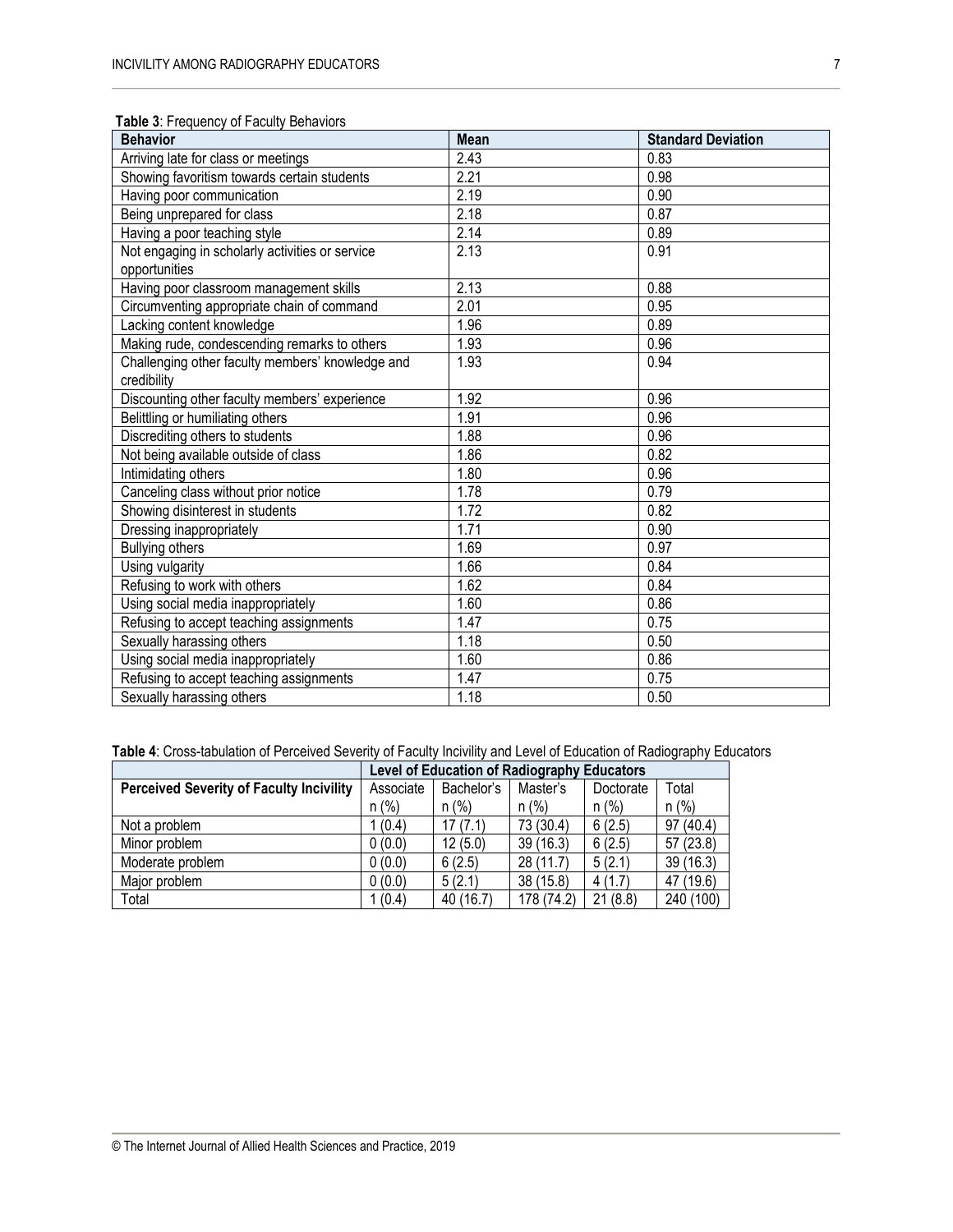|                           |            |             | <b>Position of Radiography Educators</b> |            |                     |           |  |  |
|---------------------------|------------|-------------|------------------------------------------|------------|---------------------|-----------|--|--|
| <b>Perceived Severity</b> | Program    | Clinical    | Didactic                                 | Clinical   | Both clinical and   | Total     |  |  |
| of Faculty Incivility     | director   | coordinator | instructor                               | instructor | didactic instructor | n (%)     |  |  |
|                           | $n$ (%)    | $n$ (%)     | $n$ (%)                                  | $n (\%)$   | $n (\%)$            |           |  |  |
| Not a problem             | 52(21.7)   | 26 (10.8)   | 14(5.8)                                  | 2(0.8)     | 3(1.3)              | 97 (40.4) |  |  |
| Minor problem             | 27(11.3)   | 14(5.8)     | 12(5.0)                                  | 3(1.3)     | 1(0.4)              | 57(23.8)  |  |  |
| Moderate problem          | 19(7.9)    | 14(5.8)     | 2(0.8)                                   | 1(0.4)     | 3(1.3)              | 39(16.3)  |  |  |
| Major problem             | 28 (11.7)  | 12(5.0)     | 5(2.1)                                   | 0(0.0)     | 2(0.8)              | 47 (19.6) |  |  |
| Total                     | 126 (52.5) | 66 (27.5)   | 33(13.8)                                 | 6(2.5)     | 9(3.8)              | 240 (100) |  |  |

**Table 5**: Cross-tabulation of Perceived Severity of Faculty Incivility and Position of Radiography Educators

**Table 6**: Cross-tabulation of Perceived Severity of Faculty Incivility and Institution Type of Radiography Educators

|                           |            | <b>Institution Type of Radiography Educators</b> |                   |           |             |           |
|---------------------------|------------|--------------------------------------------------|-------------------|-----------|-------------|-----------|
| <b>Perceived Severity</b> | College/   | Community                                        | Technical         | Hospital  | Proprietary | Total     |
| of Faculty Incivility     | university | college                                          | college/institute | $n$ (%)   | institution | $n$ (%)   |
|                           | $n (\%)$   | n (%)                                            | $n (\%)$          |           | $n$ (%)     |           |
| Not a problem             | 29 (12.1)  | 42 (17.5)                                        | 9(3.8)            | 13(5.4)   | 4(1.7)      | 97(40.4)  |
| Minor problem             | 20(8.3)    | 19(7.9)                                          | 4(1.7)            | 13(5.4)   | 1(0.4)      | 57 (23.8) |
| Moderate problem          | 16(6.7)    | 14(5.8)                                          | 1 (0.4)           | 6(2.5)    | 2(0.8)      | 39 (16.3) |
| Major problem             | 13 (5.4)   | 18(7.5)                                          | 4(1.7)            | 10(4.2)   | 2(0.8)      | 47 (19.6) |
| Total                     | 78 (32.5)  | 93 (38.8)                                        | 18(7.5)           | 42 (17.5) | 9(3.8)      | 240 (100) |

## **--SURVEY INSTRUMENT--**

#### **Incivility Among Radiography Educators in the United States**

This research study explores the prevalence of faculty incivility among radiography educators in the United States.

These survey items are based on an extensive review of literature and data collected from various research articles. Incivility is defined as those faculty behaviors that disrupt student learning and hinder workplace productivity.

Completion of this survey is voluntary; consent is implied when you begin the survey. Your identity, privacy, and confidentiality will not be compromised, and all results will remain anonymous.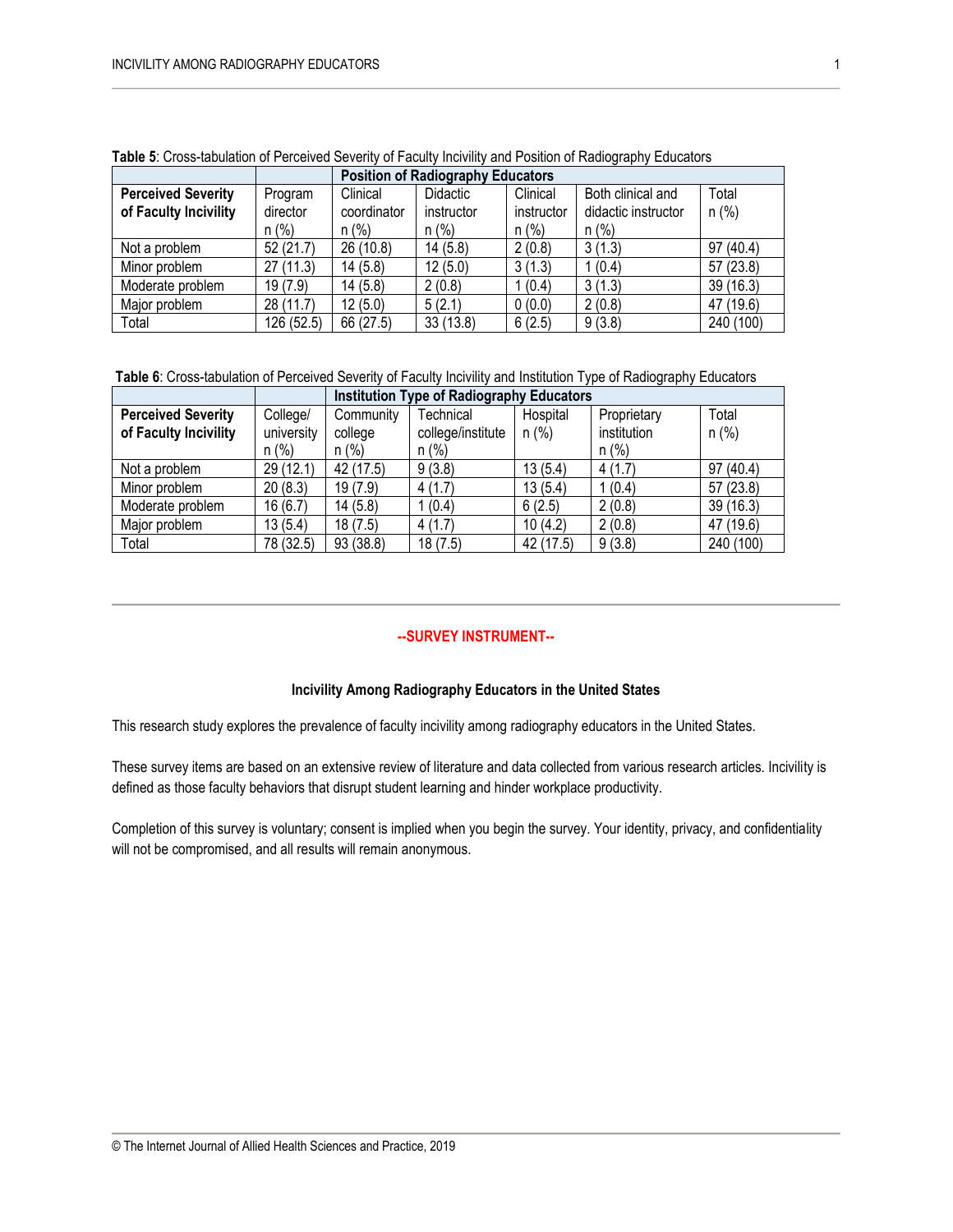## **How serious do you consider the following faculty behaviors to be?**

|                                                                        | Not a problem | Minor<br>problem | Moderate<br>problem | Major<br>problem |
|------------------------------------------------------------------------|---------------|------------------|---------------------|------------------|
| Arriving late for class or meetings                                    | 0             | 0                | $\circ$             | 0                |
| Being unprepared for class                                             | 0             | 0                | 0                   | 0                |
| Belittling or humiliating others                                       | O             | O                | 0                   | O                |
| <b>Bullying others</b>                                                 | 0             | 0                | 0                   | 0                |
| Canceling class without prior notice                                   | O             | O                | O                   | 0                |
| Challenging other faculty's knowledge and credibility                  | 0             | 0                | O                   | 0                |
| Circumventing appropriate chain of command                             | 0             | 0                | 0                   | 0                |
| Discounting other faculty's experience                                 | 0             | 0                | 0                   | 0                |
| Discrediting others to students                                        | 0             | 0                | 0                   | 0                |
| Dressing inappropriately                                               | O             | 0                | O                   | 0                |
| Having a poor teaching style                                           | 0             | 0                | 0                   | 0                |
| Having poor classroom management skills                                | 0             | 0                | O                   | 0                |
| Having poor communication                                              | O             | O                | O                   | 0                |
| Intimidating others                                                    | 0             | 0                | 0                   | 0                |
| Lacking content knowledge                                              | 0             | 0                | 0                   | 0                |
| Making rude, condescending remarks to others                           | 0             | 0                | 0                   | 0                |
| Not being available outside of class                                   | O             | 0                | 0                   | 0                |
| Not engaging in scholarly activities or service<br>opportunities       | 0             | 0                | 0                   | 0                |
| Refusing to accept teaching assignments                                | O             | 0                | 0                   | O                |
| Refusing to work with others (team-teaching, research,<br>and service) | $\Omega$      | 0                | O                   | Ω                |
| Sexually harassing others                                              | 0             | 0                | 0                   | 0                |
| Showing disinterest in students                                        | 0             | 0                | 0                   | 0                |
| Showing favoritism towards certain students                            | 0             | 0                | 0                   | 0                |
| Using social media inappropriately                                     | 0             | 0                | 0                   | 0                |
| Using vulgarity                                                        | $\circ$       | 0                | 0                   | 0                |
|                                                                        |               |                  |                     |                  |

\_\_\_\_\_\_\_\_\_\_\_\_\_\_\_\_\_\_\_\_\_\_\_\_\_\_\_\_\_\_\_\_\_\_\_\_\_\_\_\_\_\_\_\_\_\_\_\_\_\_\_\_\_\_\_\_\_\_\_\_\_\_\_\_\_\_\_\_\_\_\_\_\_\_\_\_\_\_\_\_\_\_\_\_\_\_\_\_\_\_\_\_\_\_\_\_\_\_\_\_\_\_

Enter any other faculty behaviors (not listed above) you consider a major problem: \_\_\_\_\_\_\_\_\_\_\_\_\_\_\_\_\_\_\_\_\_\_\_\_\_\_\_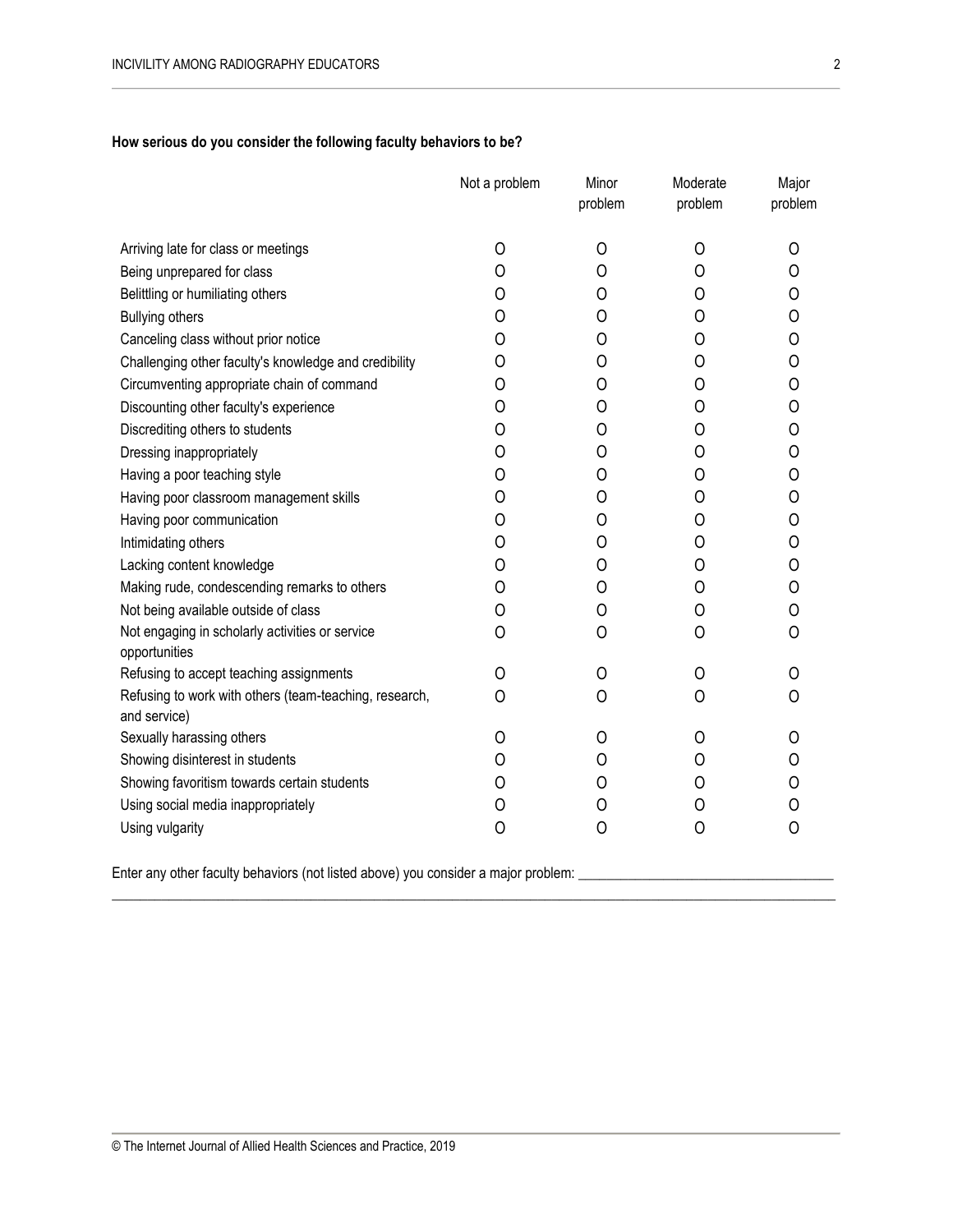|                                                                  | Never | Rarely | Occasionally | Frequently |
|------------------------------------------------------------------|-------|--------|--------------|------------|
| Arriving late for class or meetings                              | O     | 0      | 0            | O          |
| Being unprepared for class                                       | 0     | 0      | 0            | 0          |
| Belittling or humiliating others                                 | O     | Ω      | Ω            | O          |
| <b>Bullying others</b>                                           | O     | O      | 0            | 0          |
| Canceling class without prior notice                             | O     | O      | O            | 0          |
| Challenging other faculty's knowledge and credibility            | O     | 0      | O            | 0          |
| Circumventing appropriate chain of command                       | O     | 0      | 0            | 0          |
| Discounting other faculty's experience                           | O     | O      | O            | 0          |
| Discrediting others to students                                  | O     | 0      | O            | O          |
| Dressing inappropriately                                         | 0     | 0      | 0            | 0          |
| Having a poor teaching style                                     | 0     | 0      | 0            | 0          |
| Having poor classroom management skills                          | O     | Ω      | O            | 0          |
| Having poor communication                                        | 0     | 0      | 0            | 0          |
| Intimidating others                                              | 0     | 0      | 0            | 0          |
| Lacking content knowledge                                        | O     | Ω      | Ω            | 0          |
| Making rude, condescending remarks to others                     | O     | 0      | 0            | 0          |
| Not being available outside of class                             | 0     | 0      | 0            | 0          |
| Not engaging in scholarly activities or service<br>opportunities | 0     | 0      | 0            | 0          |
| Refusing to accept teaching assignments                          | O     | 0      | O            | Ω          |
| Refusing to work with others (team-teaching, research,           | O     | 0      | 0            | 0          |
| and service)                                                     |       |        |              |            |
| Sexually harassing others                                        | O     | O      | Ω            | O          |
| Showing disinterest in students                                  | O     | 0      | O            | 0          |
| Showing favoritism towards certain students                      | O     | Ω      | Ω            | 0          |
| Using social media inappropriately                               | 0     | Ω      | O            | 0          |
| Using vulgarity                                                  | 0     | 0      | 0            | 0          |

 $\mathcal{L}_\mathcal{L} = \{ \mathcal{L}_\mathcal{L} = \{ \mathcal{L}_\mathcal{L} = \{ \mathcal{L}_\mathcal{L} = \{ \mathcal{L}_\mathcal{L} = \{ \mathcal{L}_\mathcal{L} = \{ \mathcal{L}_\mathcal{L} = \{ \mathcal{L}_\mathcal{L} = \{ \mathcal{L}_\mathcal{L} = \{ \mathcal{L}_\mathcal{L} = \{ \mathcal{L}_\mathcal{L} = \{ \mathcal{L}_\mathcal{L} = \{ \mathcal{L}_\mathcal{L} = \{ \mathcal{L}_\mathcal{L} = \{ \mathcal{L}_\mathcal{$ 

**How often have you observed the following faculty behaviors in your radiography department?**

Enter any other faculty behaviors (not listed above) that you witness frequently: \_\_\_\_\_\_\_\_\_\_\_\_\_\_\_\_\_\_\_\_\_\_\_\_\_\_\_\_

## **Overall, how serious is faculty incivility in radiography education in the United States?**

O Not serious O Somewhat serious O Serious O Extremely serious